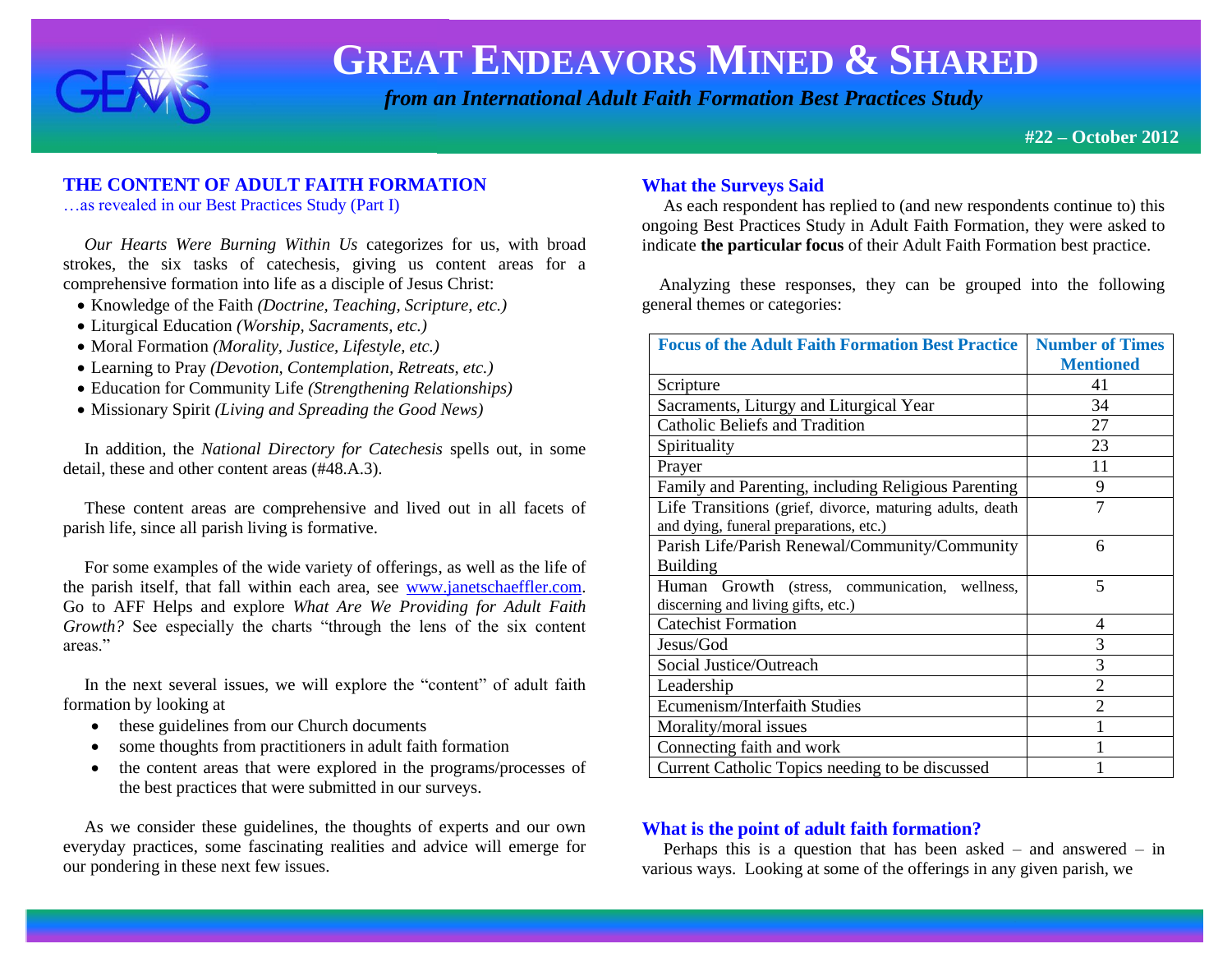might draw the conclusion that adult formation is primarily designed to:

 support adults in their roles within the parish community (as catechists, as liturgical ministers, as Parish Council members, etc.)

and/or

 provide adults with help/directions prior to a new beginning (as parents of children preparing for sacraments, as couples preparing for marriage, etc.)

 These two focuses of adult faith formation are extremely important: inviting people to participation in the parish community and walking with people/families at sacramental celebrations.

At the same time,

- the documents of today's Church *call us to more*
- the research on motivation for adult learning, challenging us to intentional listening to the life stories of each unique individual, graced by God's everyday Presence, *calls us to more*
- the various needs present in our diverse world: the many cultures, the ever-growing expanse of ages of adults, the vast array of family and life situations, etc. *calls us to more*

We are **called to conversion**. "...faith formation helps adults to acquire an attitude of conversion to the Lord. This attitude fosters a baptismal spirituality for adults." (*Our Hearts Were Burning Within Us*, #69)

 We are called to live a life centered in Christ. Richard Reichert (*Renewing Catechetical Ministry: A Future Agenda*) suggests that to be Jesus-centered, to be a disciple, means three things:

- to walk with, to be a companion, to be committed to Jesus
- to learn from Jesus (to think and judge like him)
- to participate in Jesus' mission and ministry (to act like him)

 We are **called to be integrated persons, to connect faith and life**. Our call is not just to be Sunday Catholics, but to be faith-filled Catholics seven

days a week, in our everyday lives. Vatican II boldly proclaimed that the greatest heresy of our time was the separation that Christians make between their life in the world and their faith.

 We are **called to mission**, called to bring about the Reign of God: "a mission in and to the world … to transform the social and temporal order" (*Our Hearts Were Burning Within Us*, #72). In the words of Cardinal Daniel DiNardo (2009 NPCD Convocation): "You never meet the risen Christ without getting a job."

The "point" of adult faith formation is **not only to**

- call forth and prepare better ministers, more involved members of the parish (as important as that is)
- to prepare parishioners for the celebration of the sacraments (as important as that is)

**but to engage** disciples…

- disciples who connect faith and life
- disciples who create a community on fire with bringing about the Kingdom of God in today's world.

Religious education that insulates us from the problems and potential of the global village in which we live does not follow Jesus' example.

 - Linda J. Vogel *Teaching and Learning in Communities of Faith: Empowering Adults through Religious Education*

Each and every offering/process of adult faith formation, then, invites participants to:

- make the essential connection: between faith and life
- ask the fundamental question: so what?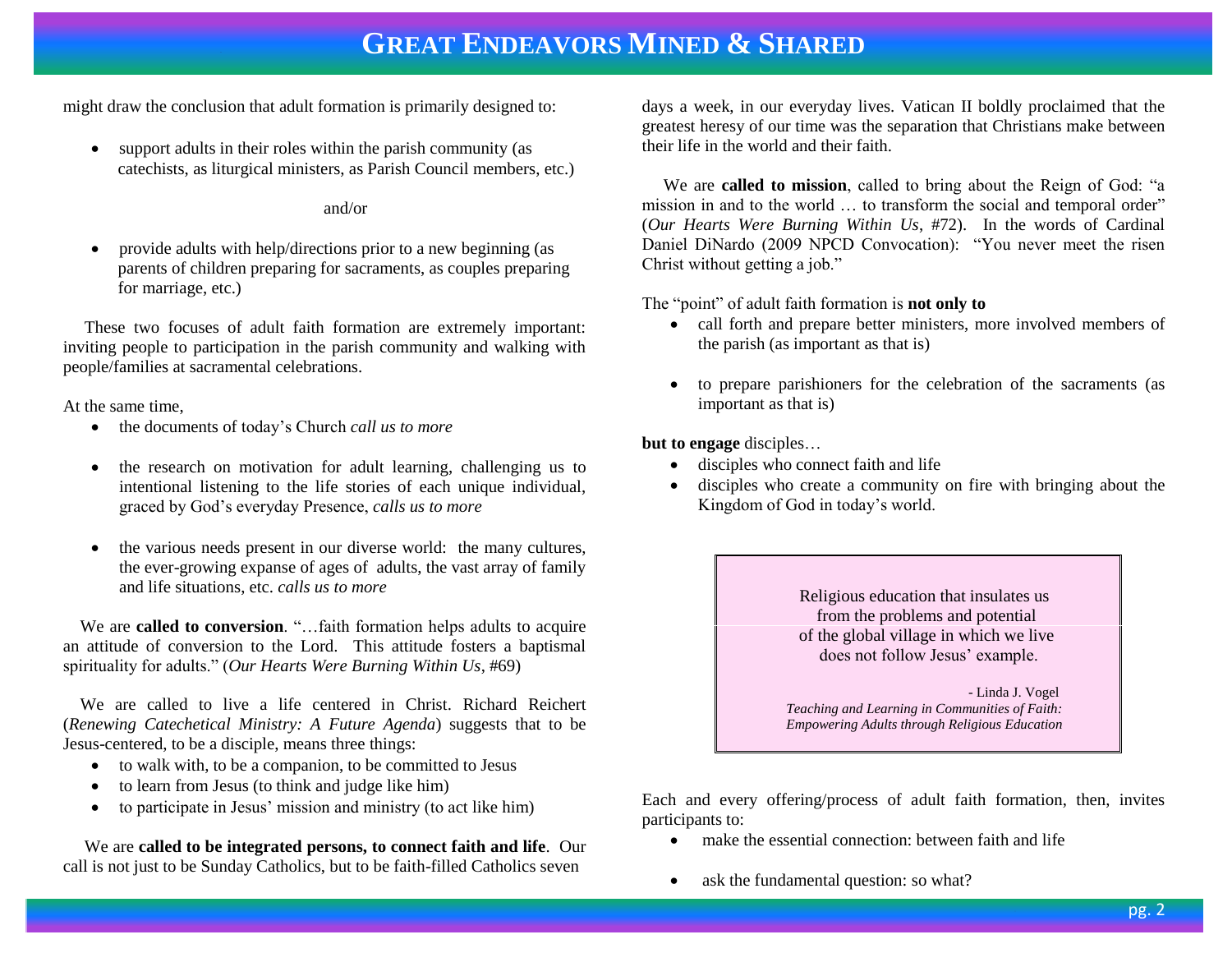- go to the center of what life/faith is always all about: what does my faith mean for how I live my life today? for how I relate to all those around me? to all of God's world? to God?
- always be aware of God's creation as one: what does faith mean for how we, as a community, make decisions and engage with each other, with those around us? with those I don't see but upon whom my decisions will have an impact?

 If this is the ultimate "point" of adult faith formation, it can be, it must be, accomplished, tended to, in many ways:

- in the processes used
- the varied formats employed, and
- certainly the "content" of our offerings (through the various formats)

# **Informing, Forming and Transforming**

Another way of understanding the purpose and role of adult faith formation is to reflect on the reality that the mission of adult faith formation is to **inform, form and transform**. (See *Toward an Adult Church: A Vision of Faith Formation* by Jane Regan. Loyola Press, 2002. Pages 9-29, but especially pages 12-19.)

 "Catechesis *informs* in all of the ways in which the heart and meaning of the Christian message and the church's tradition are presented in a manner that is meaningful in this time and place." (Regan, page 15)

#### **Wondering GEMS** (regarding "informing"):

- What methods, materials, opportunities and processes does your parish use to "inform" adult believers of the "heart and meaning" of the Christian message and the church's tradition?
- What aspects of Church teaching are covered well through your adult faith formation opportunities, through the life of the parish (the parish is the curriculum)?
- What aspects of Church teaching might need more attention?

 "Catechesis *forms* in all the ways that people are shaped into the way of life of the believers." (Regan, page 15)

### **Wondering GEMS** (regarding "forming"):

- What methods, materials, opportunities and processes are used to "form" adult believers?
- What activities and opportunities that "form" adults in living the faith work well for your parish?
- What aspects of "living the faith" does your parish do well?
- Are there aspects of "living the faith" that might need more attention for your parishioners?

 "Catechesis *transforms* on a number of different levels…renewing and transforming the community's self-understanding of what it means to be Church in a particular time and place…and…the call to be about transforming the interactions and structures of society…" (Regan, page 16)

### **Wondering GEMS** (regarding "transforming"):

- Has our parish life changed, grown, developed as a result of adult faith formation?
- What methods, practices, events or materials have helped "transform" our adult believers, our parish as a learning community?
- In this area of transformation, what are we doing well?
- Are there things we could do better?



As you – and your committees/teams - have discussed the above **Wondering GEMS**, what did you discover; what did you decide?